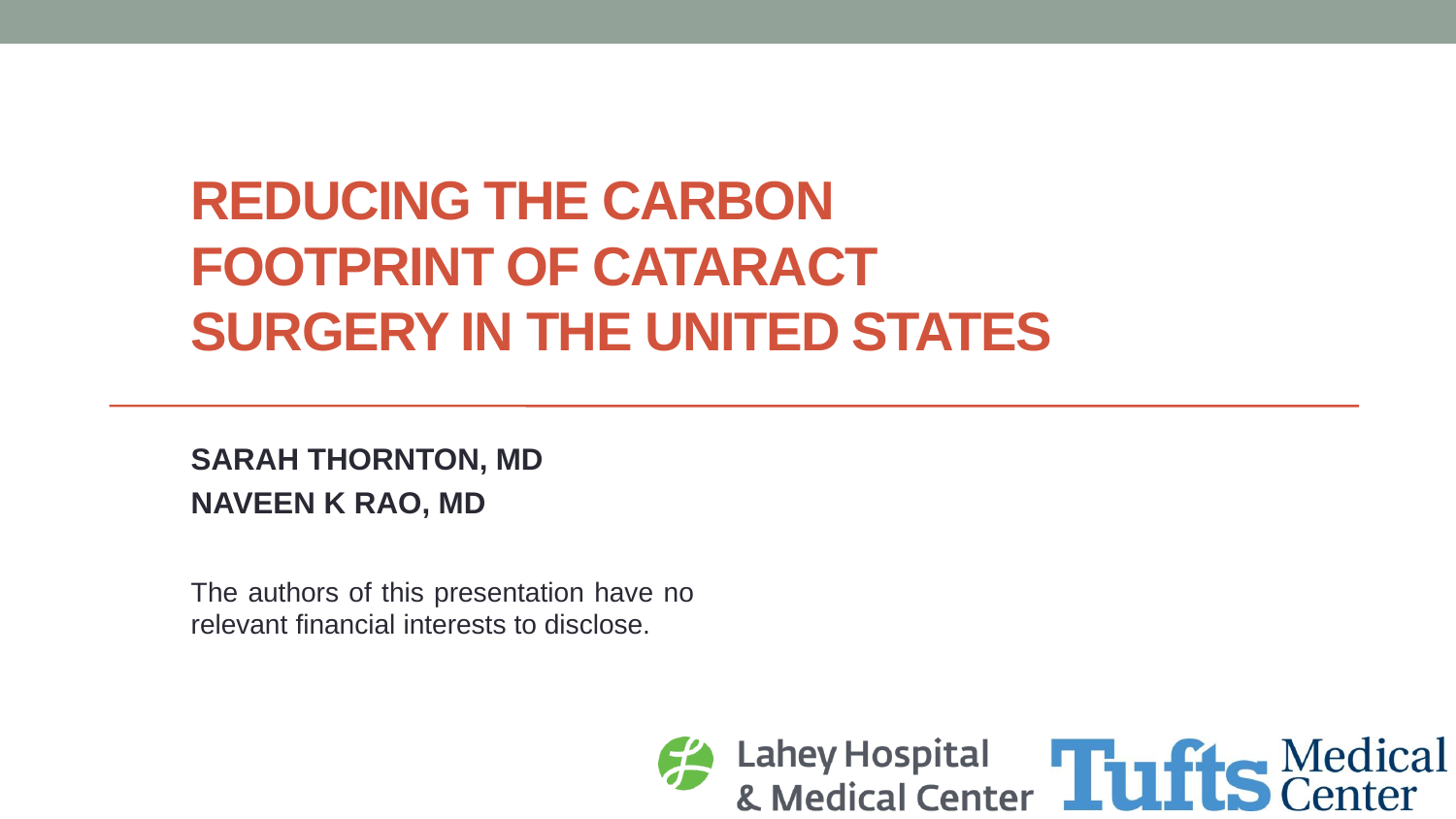#### **PURPOSE**

- To quantify the disposable waste generated by a routine cataract operation in the United States and the associated carbon footprint
- To compare these results to reported data and identify areas to reduce waste during routine phacoemulsification procedures in the United **States**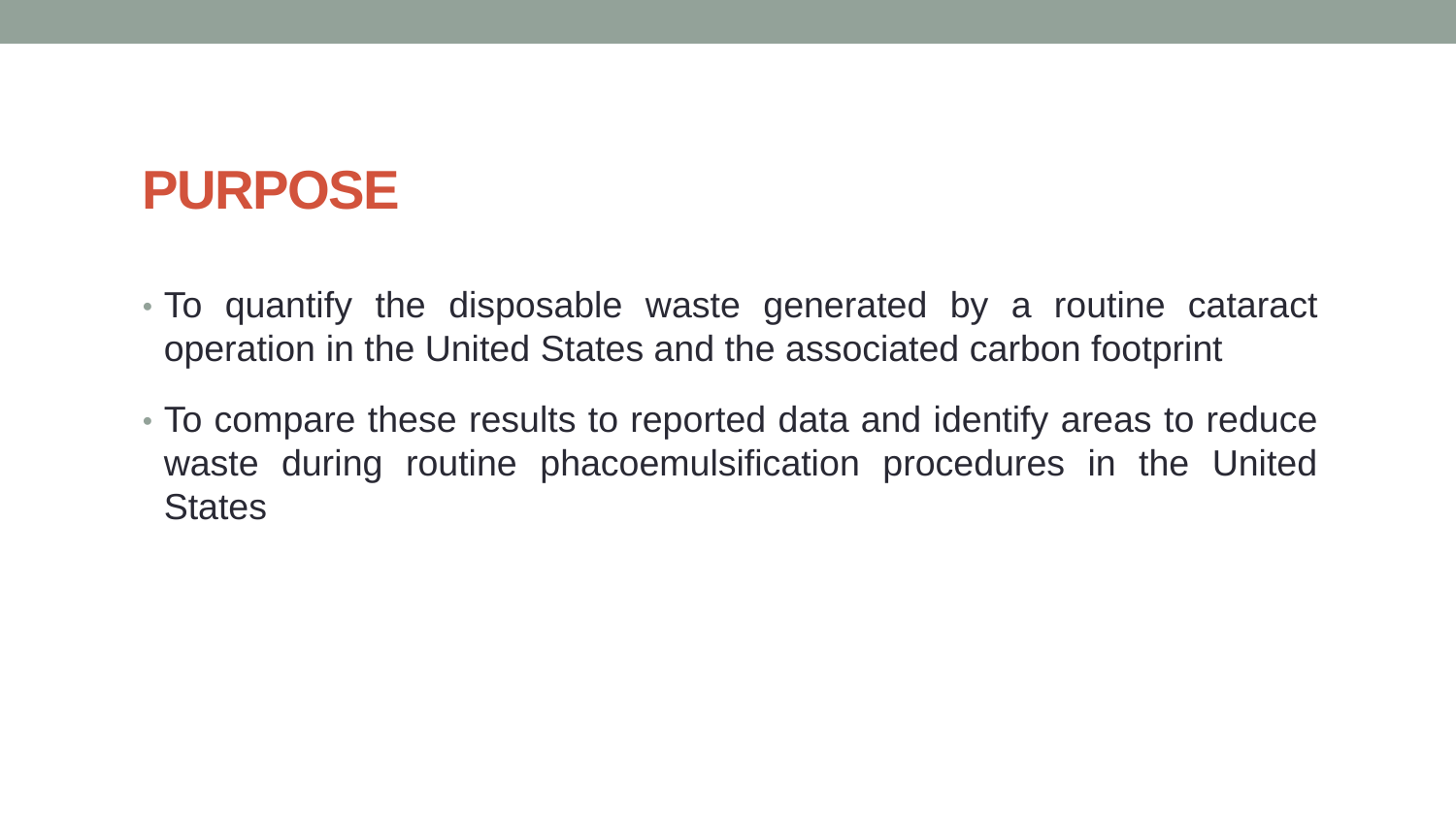### **BACKGROUND**

- The United States healthcare industry contributes significantly to greenhouse gas emissions (10% of national GHG emissions in 2013) and solid waste generation (3.4 billion pounds annually).<sup>1,2</sup>
- Cataract removal is a common procedure with over 3 million cases performed annually in the US.<sup>3</sup> This number will continue to increase as surgical techniques improve and the population ages.<sup>4</sup>

<sup>1</sup> Eckelman MJ, et al. Estimated Global Disease Burden From US Health Care Sector Greenhouse Gas Emissions. *Am J Public Health* 2018;108(S2):S120-S122.

<sup>2</sup> Thiel CL, et al. Environmental impacts of surgical procedures: life cycle assessment of hysterectomy in the United States. *Environ Sci Technol.* 2015 ;49(3):1779-86.

<sup>3</sup> Merali FI, et al. Preoperative Evaluations for Cataract Surgery Are Routine but Anachronistic. *JAMA Ophthalmol.* 2018;136(3):239.

<sup>4</sup> Lee CS, et al. Disparities in delivery of ophthalmic care; an exploration of public Medicare data. *PloS One* 2017 Aug. *12*(8), e0182598.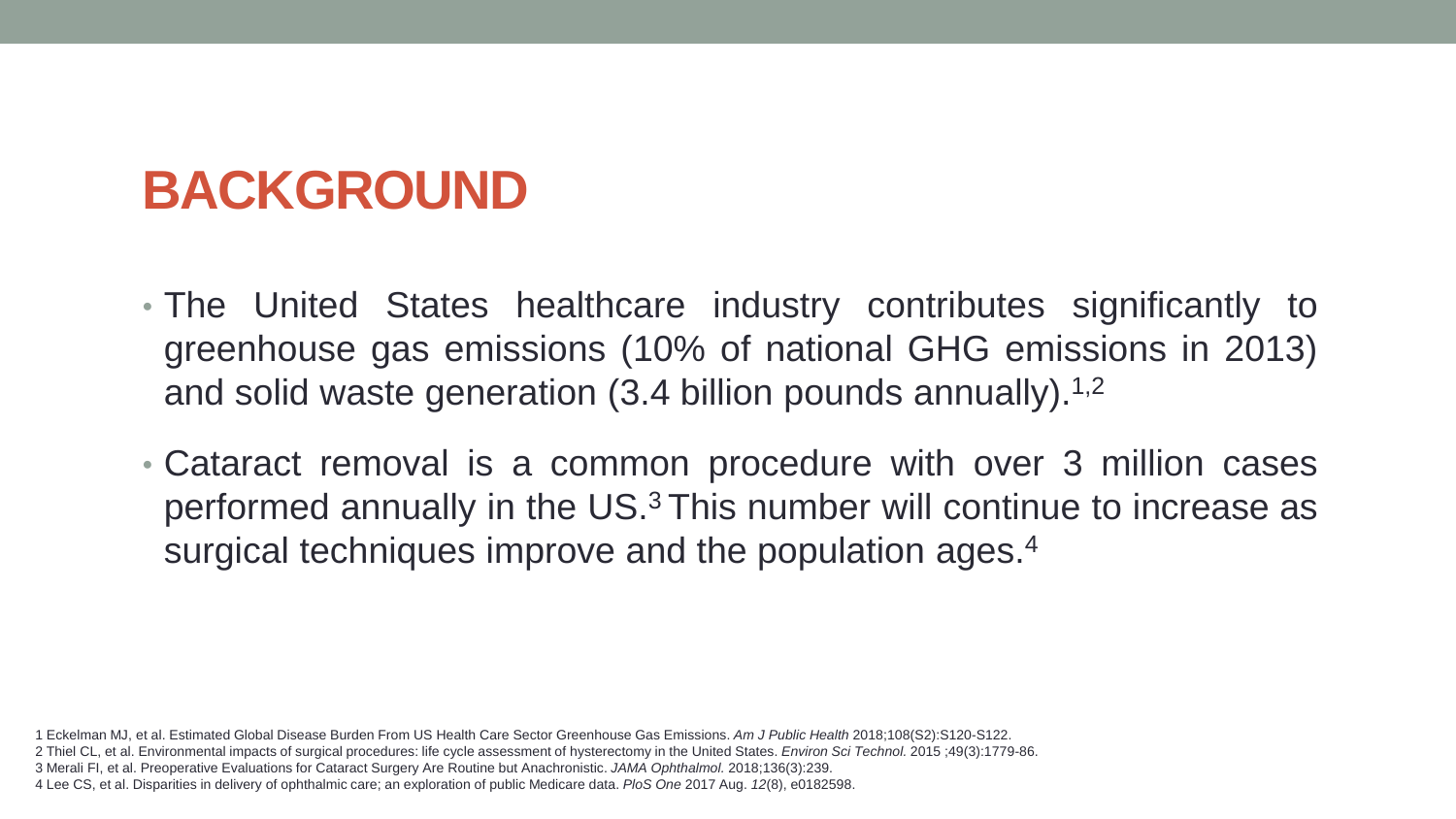## **BACKGROUND**

- The carbon footprint of cataract surgery was investigated in a prior UK study which reported 181.8 kg carbon dioxide-equivalents  $(CO<sub>2</sub>eq)$  in GHG emissions after a single routine cataract operation. 5
- The Aravind Eye Care System in India, which has taken steps to reduce its carbon footprint, reported 6 kg  $CO<sub>2</sub>$ eq in GHG emissions and 250 g of waste per routine phacoemulsification with lower complication rates than the UK. 6
- There is a relative lack of data examining the carbon footprint and waste generation of cataract surgery in the United States.

5 Morris DS, et al. The carbon footprint of cataract surgery. *Eye* 2013;27(4):495-501.

6 Thiel CL, et al. Cataract surgery and environmental sustainability: Waste and lifecycle assessment of phacoemulsification at a private healthcare facility. *J Cataract Refract Surg.* 2017;43(11):1391-1398.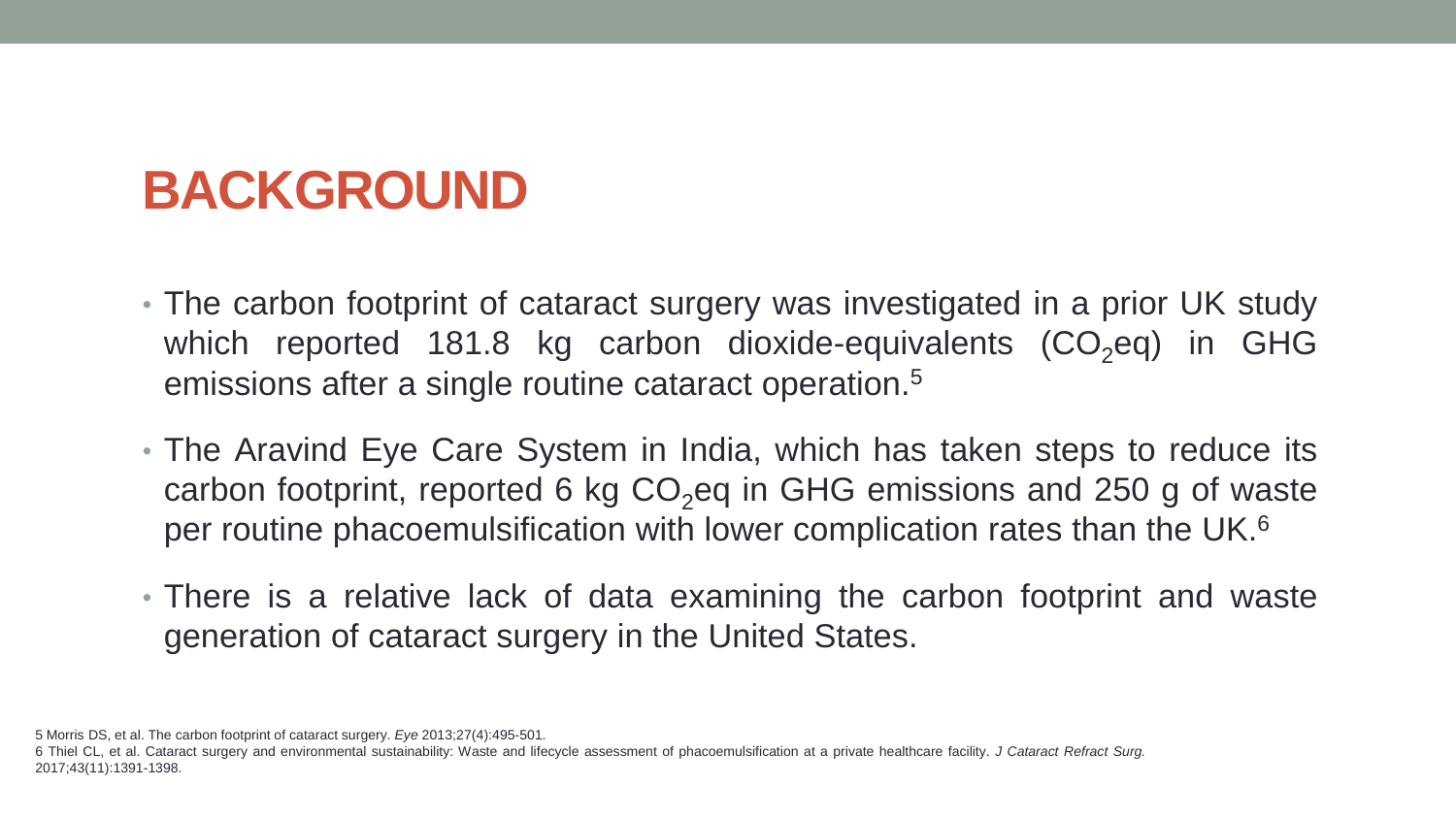#### **METHODS**

- Observational analysis of one uncomplicated cataract extraction at a tertiary care center near Boston, Massachusetts
- Waste was separated by material and the weight was measured directly
- A lifecycle assessment calculator was used to estimate the carbon footprint associated with waste materials<sup>7</sup>
- Surgical demographics, such as the number of routine phacoemulsification procedures performed annually, was obtained from the surgical department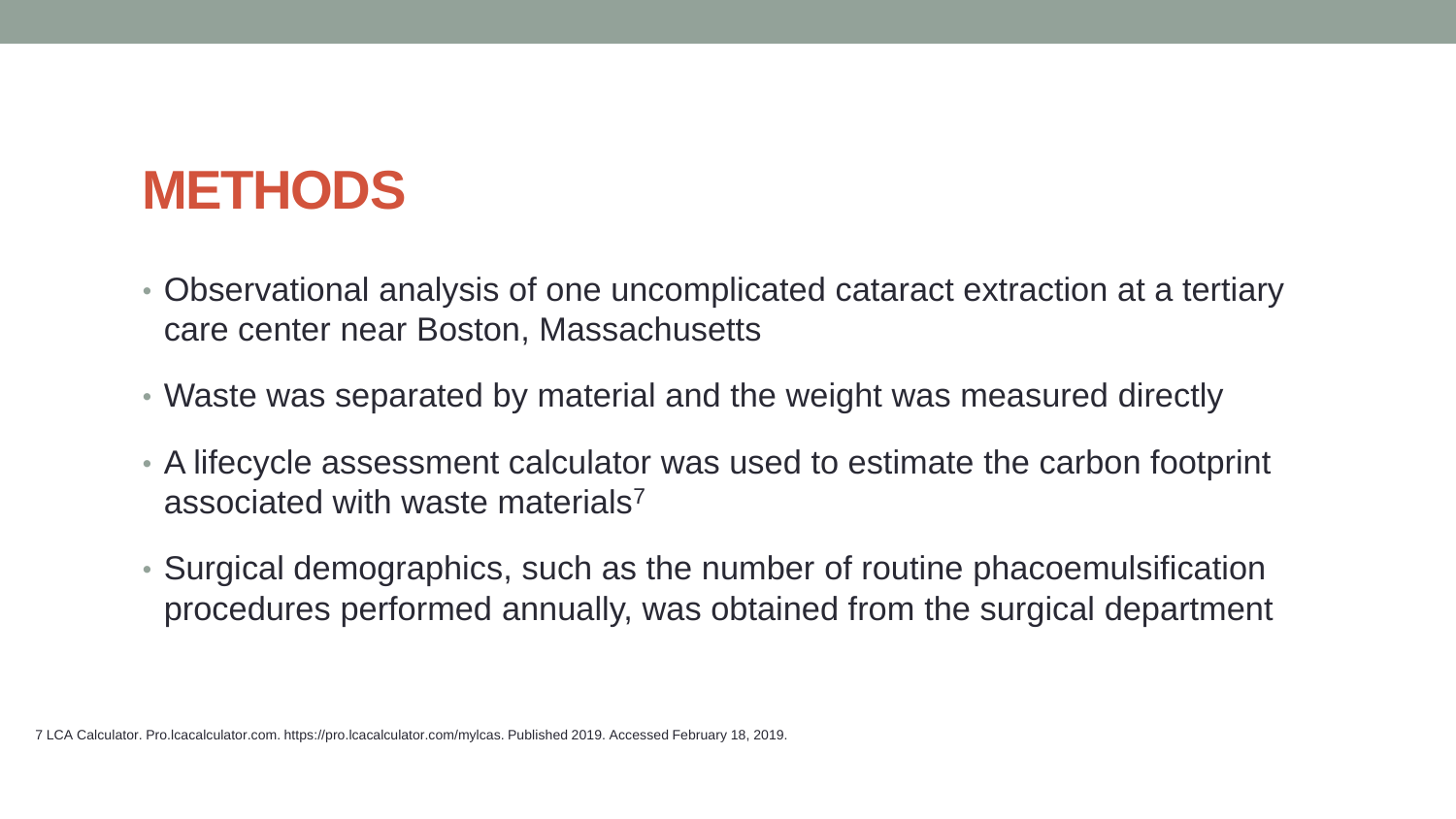#### **RESULTS**

- At a tertiary care center in the US, one routine cataract surgery generated 3.35 kg of disposable waste (approximately 13 times higher than the waste generated per case at Aravind Eye Care System).<sup>6</sup>
- The carbon footprint per case was estimated at 10.5 kg of carbon dioxideequivalents  $(CO_2$ eq), comparable to GHG emissions from 26 miles driven by an average passenger vehicle.<sup>8</sup>
- Extrapolating to the 2,210 routine cataract operations performed annually at this center, we can estimate an annual production of 7,403 kg of disposable waste with a carbon footprint of 23,205 kg  $CO<sub>2</sub>$ eq.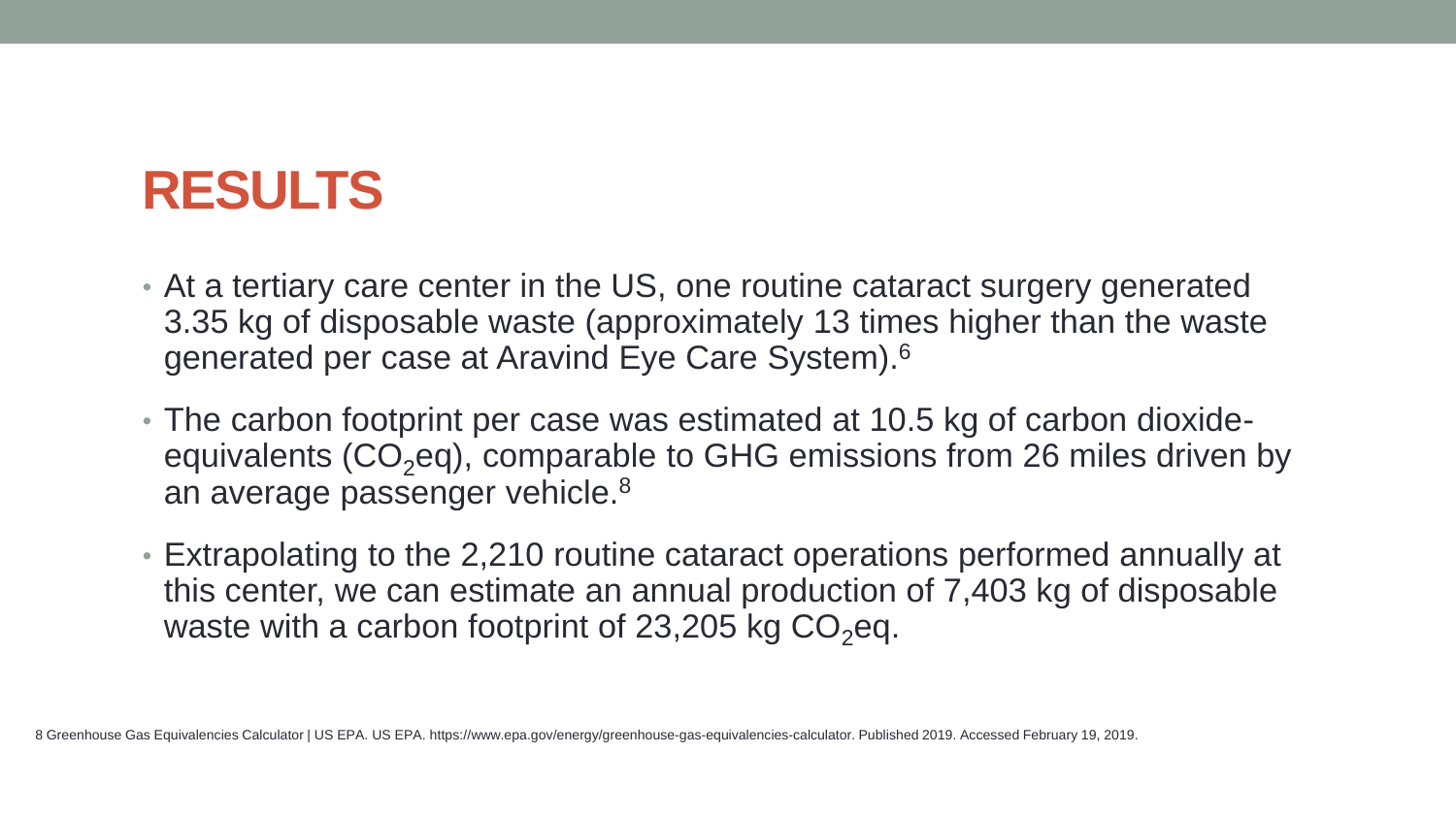### **RESULTS**

- There are over 3 million cataract operations performed in the United States each year.<sup>4</sup> Assuming similar findings at different centers nationally, this would amount to over 10 million kg of disposable waste and 31.5 million kg of CO<sub>2</sub>eq from phacoemulsification procedures in the US alone.
- This environmental footprint is equivalent to
	- **34,436,617** pounds of coal burned
	- **3,544,503** gallons of gasoline consumed
	- **6,688** passenger vehicles driven for 1 year<sup>8</sup>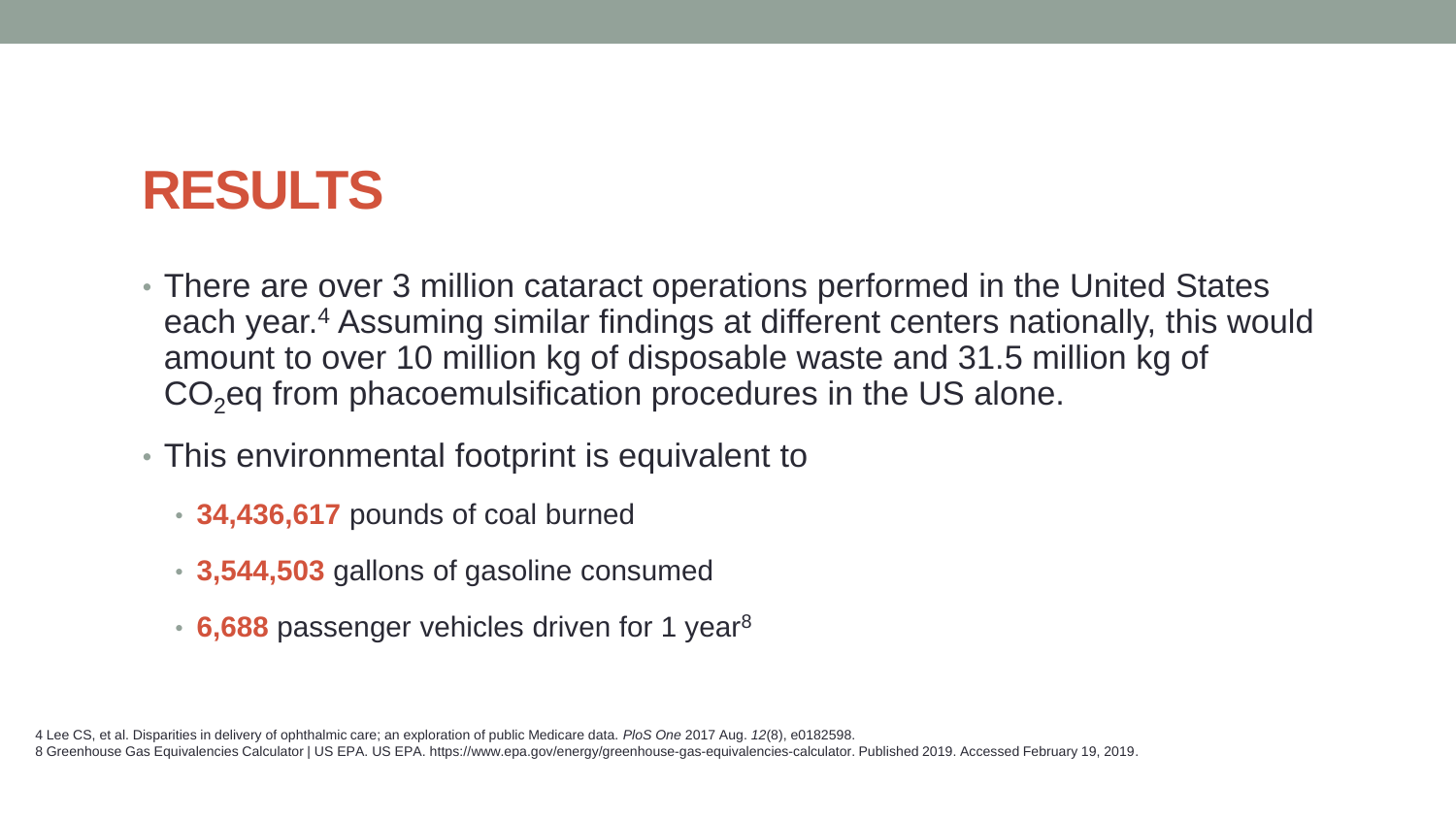## **DISCUSSION**

- The carbon footprint and waste generation per phacoemulsification in the United States is much higher than that reported at the Aravind Eye Care System in India.<sup>6</sup>
- Application of Aravind model strategies, such as incorporation of reusable surgical instruments and efficient surgical turnaround, would reduce the carbon footprint of phacoemulsification in the US.<sup>6</sup>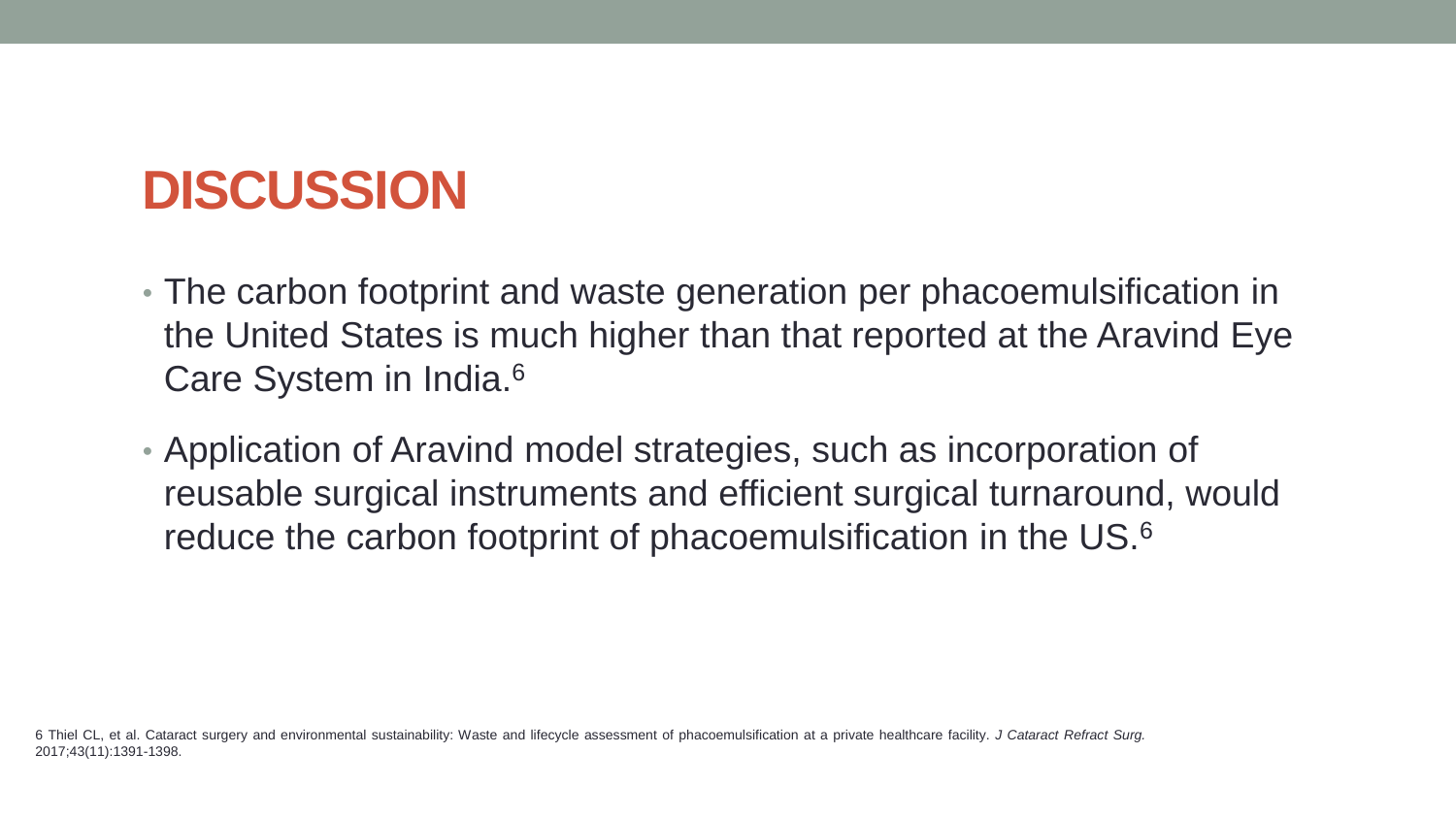### **DISCUSSION**

- Barriers to change in the US include regulatory policies, defensive medicine practices, and inertia of large hospital systems.
- Given the high number of cataract operations performed annually in the US it is critical that we attempt to decrease waste production and GHG emissions per case.